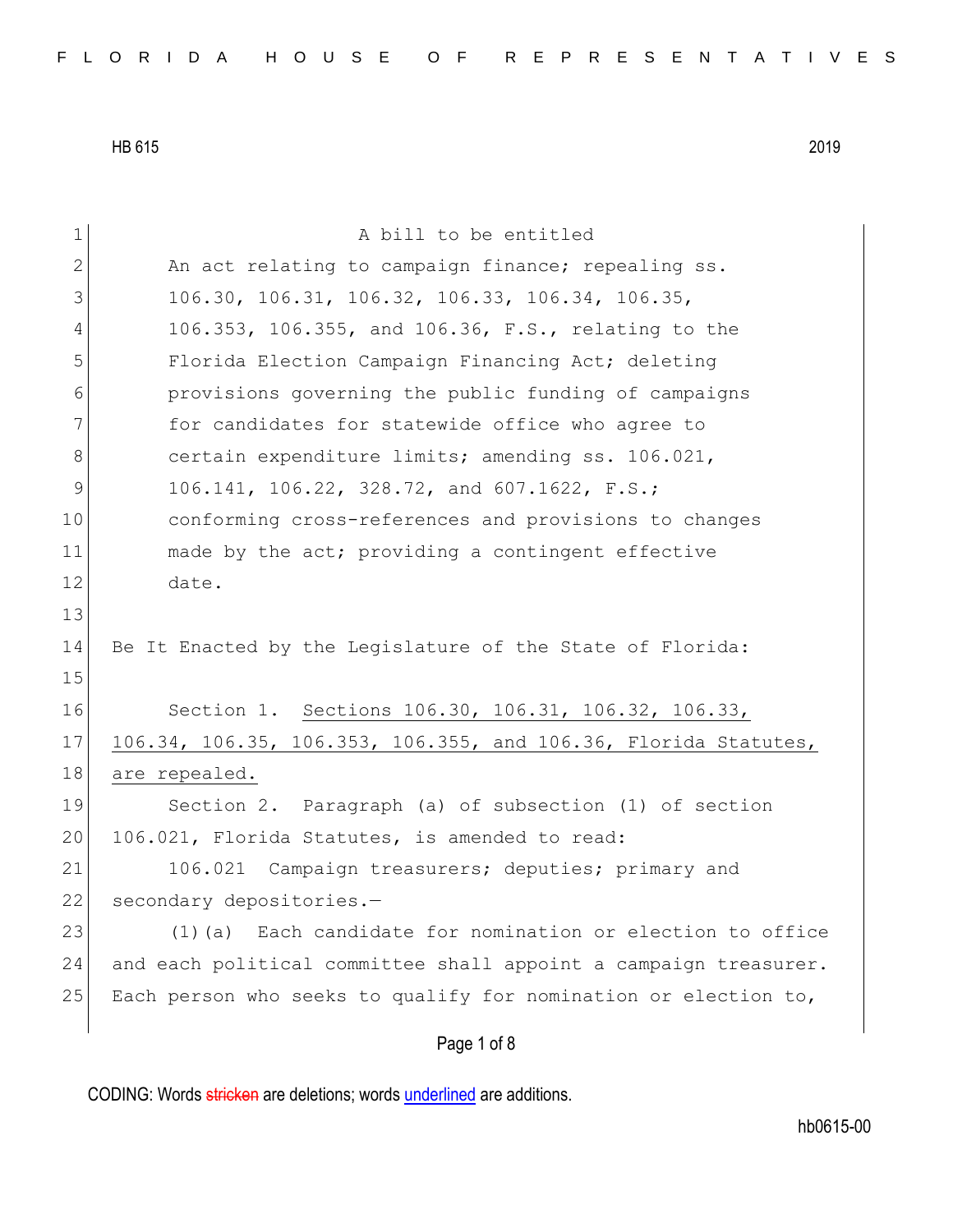26 or retention in, office shall appoint a campaign treasurer and designate a primary campaign depository before qualifying for 28 office. Any person who seeks to qualify for election or nomination to any office by means of the petitioning process shall appoint a treasurer and designate a primary depository on or before the date he or she obtains the petitions. At the same time a candidate designates a campaign depository and appoints a treasurer, the candidate shall also designate the office for which he or she is a candidate. If the candidate is running for an office that will be grouped on the ballot with two or more similar offices to be filled at the same election, the candidate must indicate for which group or district office he or she is 38 running. This subsection does not prohibit a candidate, at a later date, from changing the designation of the office for 40 which he or she is a candidate. However, if a candidate changes 41 the designated office for which he or she is a candidate, the candidate must notify all contributors in writing of the intent 43 to seek a different office and offer to return pro rata, upon their request, those contributions given in support of the original office sought. This notification shall be given within 15 days after the filing of the change of designation and shall include a standard form developed by the Division of Elections 48 for requesting the return of contributions. The notice requirement does not apply to any change in a numerical designation resulting solely from redistricting. If, within 30

#### Page 2 of 8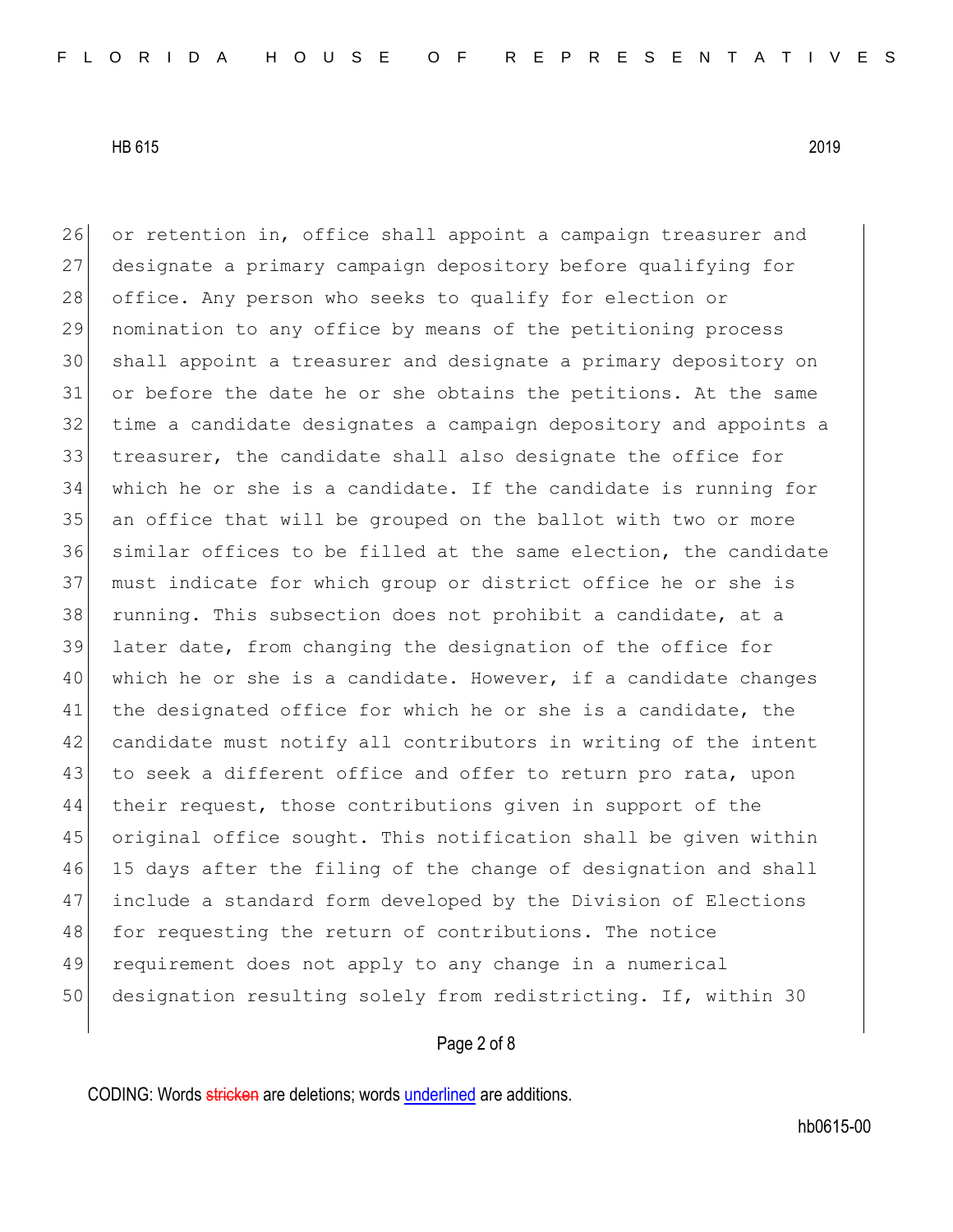51 days after being notified by the candidate of the intent to seek 52 a different office, the contributor notifies the candidate in 53 writing that the contributor wishes his or her contribution to 54 be returned, the candidate shall return the contribution, on a 55 pro rata basis, calculated as of the date the change of 56 designation is filed. Up to a maximum of the contribution limits 57 specified in s. 106.08, a candidate who runs for an office other 58 than the office originally designated may use any contribution 59 that a donor does not request be returned within the 30-day 60 period for the newly designated office, provided the candidate 61 disposes of any amount exceeding the contribution limit pursuant 62 to the options in s. 106.11(5)(b) and (c) or s. 106.141(4)(a), 63 (b), or (d)  $\frac{106.141(4)(a)1.721(0.64)}{a}$  notwithstanding, the 64 full amount of the contribution for the original office shall 65 count toward the contribution limits specified in s. 106.08 for 66 the newly designated office. A person may not accept any 67 contribution or make any expenditure with a view to bringing 68 about his or her nomination, election, or retention in public 69 office, or authorize another to accept such contributions or 70 make such expenditure on the person's behalf, unless such person 71 has appointed a campaign treasurer and designated a primary 72 campaign depository. A candidate for an office voted upon 73 statewide may appoint not more than 15 deputy campaign 74 treasurers, and any other candidate or political committee may 75 appoint not more than 3 deputy campaign treasurers. The names

## Page 3 of 8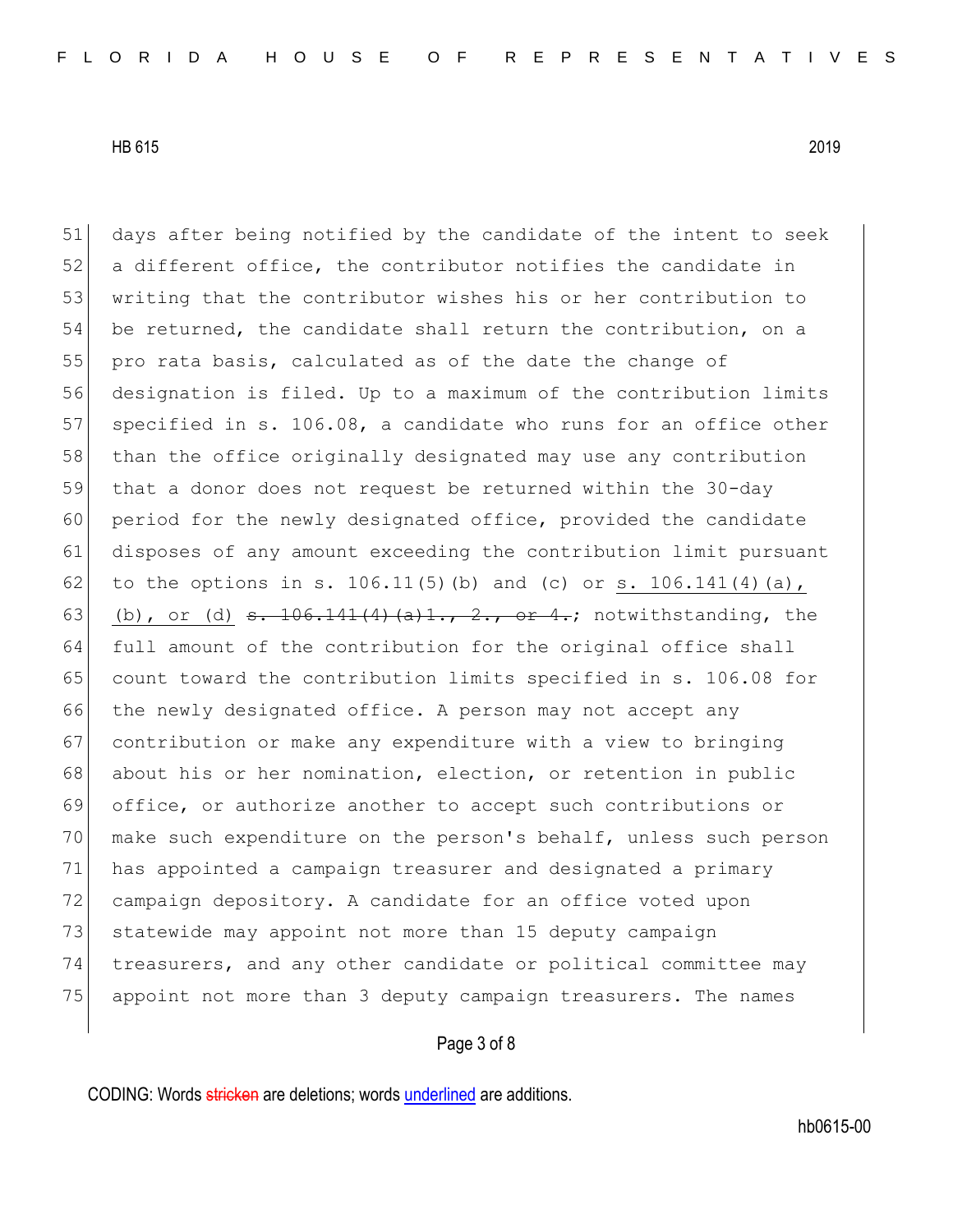76 and addresses of the campaign treasurer and deputy campaign 77 treasurers so appointed shall be filed with the officer before 78 whom such candidate is required to qualify or with whom such 79 political committee is required to register pursuant to s. 80 106.03.

81 Section 3. Subsection (4) of section 106.141, Florida 82 Statutes, is amended to read:

83 106.141 Disposition of surplus funds by candidates. -

84 (4)  $\left(4\right)$  Except as provided in paragraph (b), Any candidate 85 required to dispose of funds pursuant to this section shall, at 86 the option of the candidate, dispose of such funds by any of the 87 following means, or any combination thereof:

88 (a) $\frac{1}{1}$ . Return pro rata to each contributor the funds that 89 have not been spent or obligated.

90 (b)  $2$ . Donate the funds that have not been spent or 91 obligated to a charitable organization or organizations that 92 meet the qualifications of s.  $501(c)$  (3) of the Internal Revenue 93 Code.

94  $(c)$  3. Give not more than \$25,000 of the funds that have 95 not been spent or obligated to the affiliated party committee or 96 political party of which such candidate is a member.

97 (d)  $4$ . Give the funds that have not been spent or 98 obligated:

99 1.<del>a.</del> In the case of a candidate for state office, to the 100 state, to be deposited in either the Election Campaign Financing

### Page 4 of 8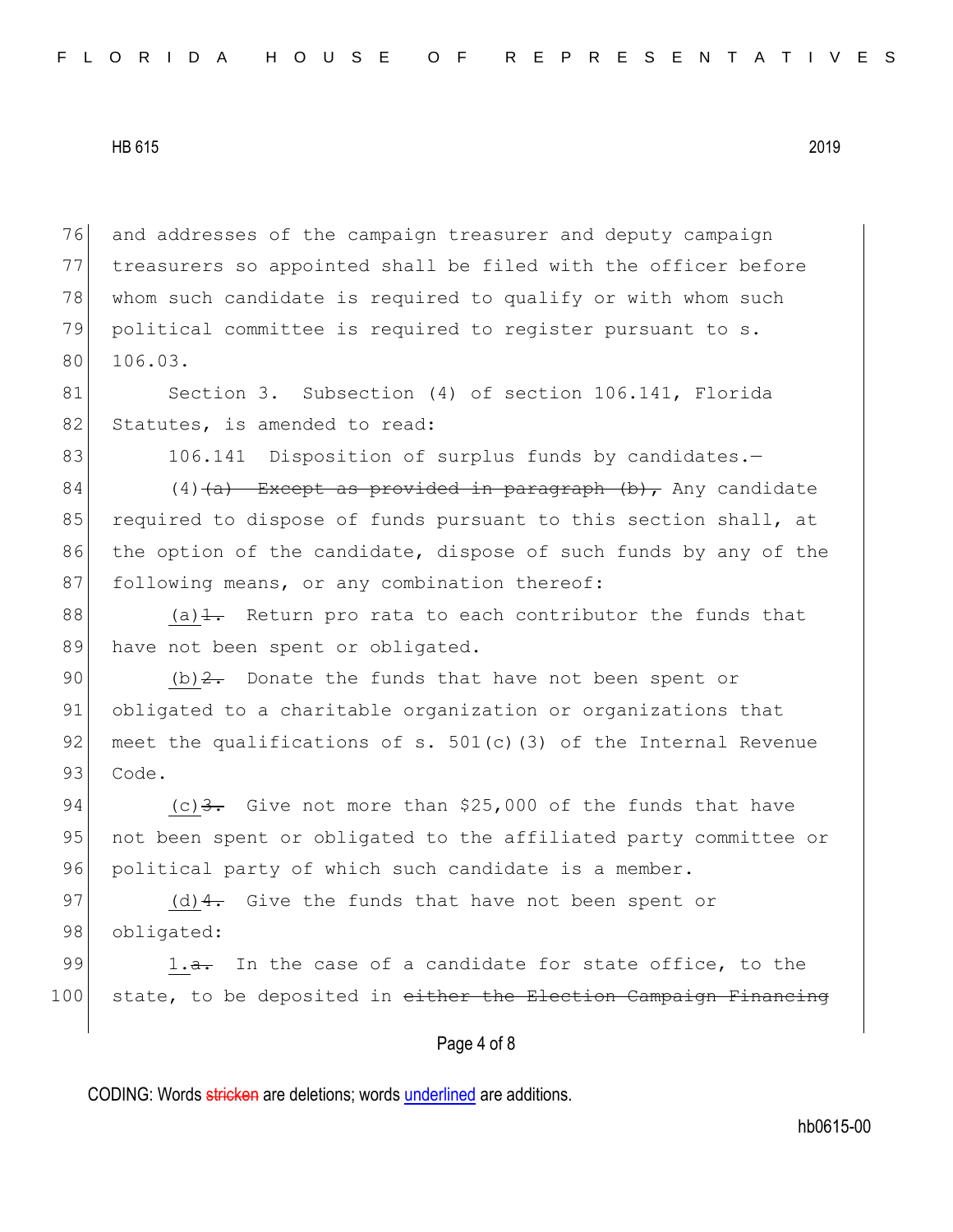101 Trust Fund or the General Revenue Fund, as designated by the 102 candidate; or 103 2.b. In the case of a candidate for an office of a 104 political subdivision, to such political subdivision, to be 105 deposited in the general fund thereof. 106 (b) Any candidate required to dispose of funds pursuant to 107 this section who has received contributions pursuant to the 108 Florida Election Campaign Financing Act shall, after all 109 monetary commitments pursuant to s. 106.11(5) (b) and (c) have 110 been met, return all surplus campaign funds to the General 111 Revenue Fund. 112 Section 4. Subsection (6) of section 106.22, Florida 113 Statutes, is amended to read: 114 106.22 Duties of the Division of Elections. - It is the duty 115 of the Division of Elections to: 116 (6) Make, from time to time, audits and field 117 investigations with respect to reports and statements filed 118 under the provisions of this chapter and with respect to alleged 119 failures to file any report or statement required under the 120 provisions of this chapter. The division shall conduct a 121 postelection audit of the campaign accounts of all candidates 122 receiving contributions from the Election Campaign Financing  $123$  Trust Fund. 124 Section 5. Subsection (11) of section 328.72, Florida 125 Statutes, is amended to read:

## Page 5 of 8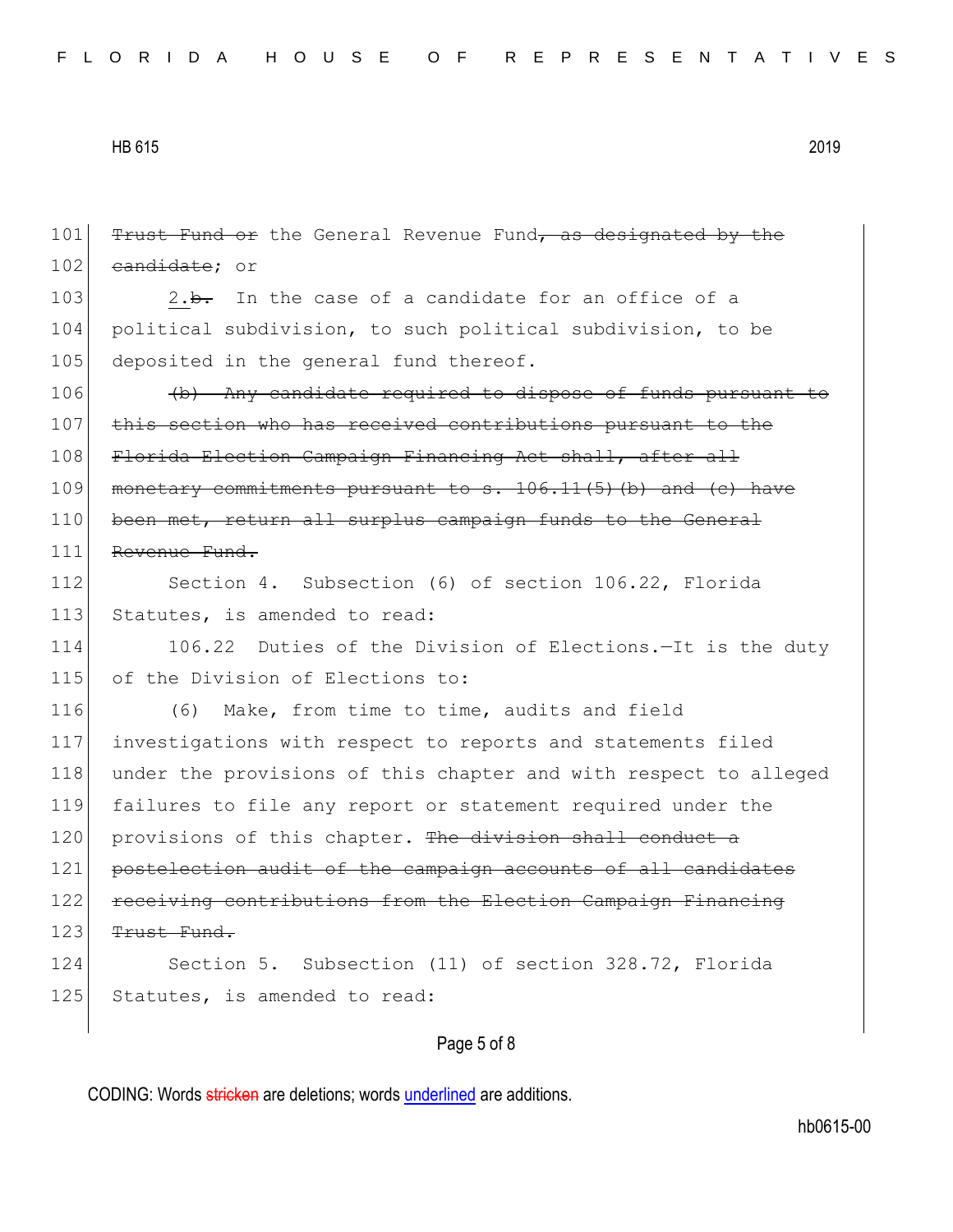126 328.72 Classification; registration; fees and charges; 127 surcharge; disposition of fees; fines; marine turtle stickers.-128 (11) VOLUNTARY CONTRIBUTIONS. The application form for 129 boat registration shall include a provision to allow each 130 applicant to indicate a desire to pay an additional voluntary 131 contribution to the Save the Manatee Trust Fund to be used for 132 the purposes specified in s. 379.2431(4). This contribution 133 shall be in addition to all other fees and charges. The amount 134 of the request for a voluntary contribution solicited shall be 135  $\frac{135}{135}$  \$2 or \$5 per registrant. A registrant who provides a voluntary 136 contribution of \$5 or more shall be given a sticker or emblem by 137 the tax collector to display, which signifies support for the 138 Save the Manatee Trust Fund. All voluntary contributions shall 139 be deposited in the Save the Manatee Trust Fund and shall be 140 used for the purposes specified in s.  $379.2431(4)$ . The form 141 shall also include language permitting a voluntary contribution 142 of \$5 per applicant, which contribution shall be transferred 143 into the Election Campaign Financing Trust Fund. A statement 144 providing an explanation of the purpose of the trust fund shall  $145$  also be included. 146 Section 6. Subsection (1) of section 607.1622, Florida 147 Statutes, is amended to read: 148 607.1622 Annual report for Department of State.-149 (1) Each domestic corporation and each foreign corporation 150 authorized to transact business in this state shall deliver to

# Page 6 of 8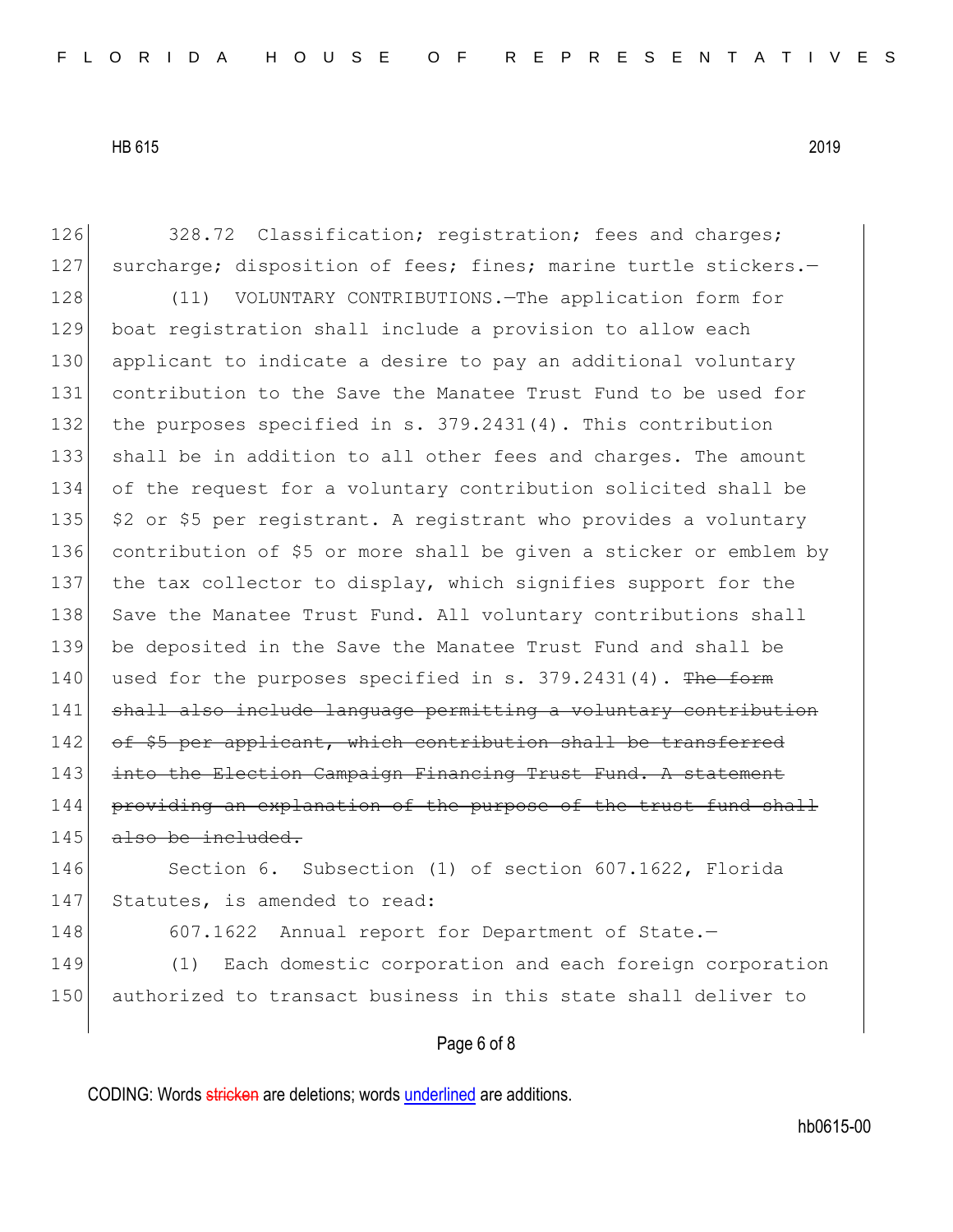Page 7 of 8 151 the Department of State for filing a sworn annual report on such 152 forms as the Department of State prescribes that sets forth: 153 (a) The name of the corporation and the state or country 154 under the law of which it is incorporated; 155 (b) The date of incorporation or, if a foreign 156 corporation, the date on which it was admitted to do business in 157 this state; 158 (c) The address of its principal office and the mailing 159 address of the corporation; 160 (d) The corporation's federal employer identification 161 number, if any, or, if none, whether one has been applied for; 162 (e) The names and business street addresses of its 163 directors and principal officers; 164 (f) The street address of its registered office and the 165 name of its registered agent at that office in this state; and 166 (g) Language permitting a voluntary contribution of \$5 per 167 taxpayer, which contribution shall be transferred into the 168 Election Campaign Financing Trust Fund. A statement providing an 169 explanation of the purpose of the trust fund shall also be  $170$  included; and 171 (g) $\frac{h}{h}$  Such additional information as may be necessary or 172 appropriate to enable the Department of State to carry out the 173 provisions of this act. 174 Section 7. This act shall take effect on the effective 175 date of HJR 613, or a similar joint resolution having